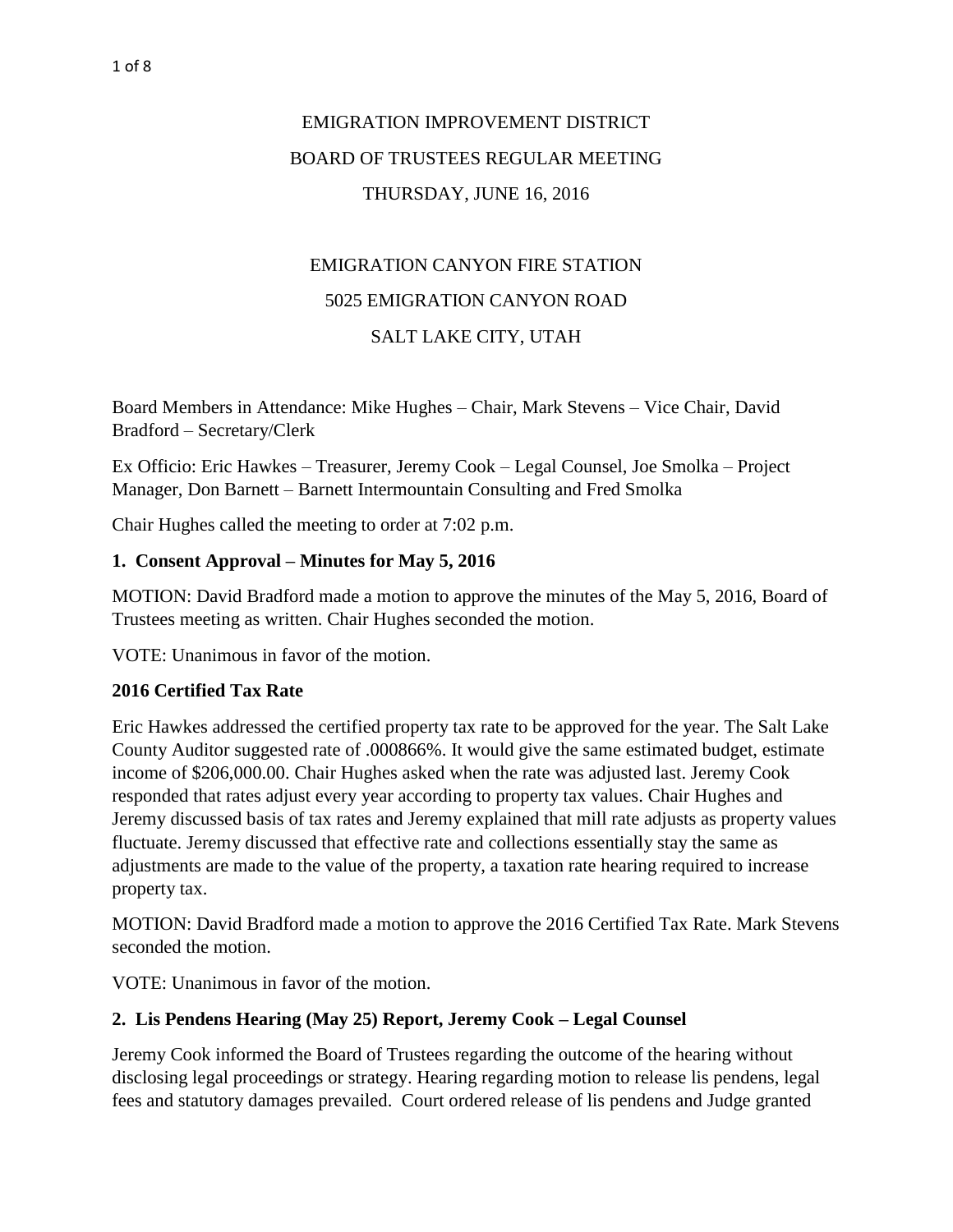\$10,000.00 in damages plus attorney fees. The specific amount awarded for attorney fees remains to be determined and approved by the Judge. Judgement will be filed with County before collections are made. Jeremy also informed about settlement with insurance company on disputed claim. EID was awarded \$85,000.00 to resolve coverage dispute. Settlement reflected in current financial report. Hearing on motion to dismiss lawsuit set for July 19, 2016. Mark Stevens asked if insurance company has to be reimbursed if legal fees don't exceed \$85,000.00? Jeremy stated that legal fees are currently at that amount and insurance company wouldn't have had to be paid back. He hopes the district breaks even, so it won't cost tax payers. David Bradford asked who the judgement was against? Jeremy remarked that it was against Mark Tracy but wasn't clear on the law firm. Proposal to include law firm was objected but Judge would have to rule on the matter.

Steve Hook asked Jeremy if the legal action produced any changes regarding the lis pendens or how the district operated? Jeremy answered that lis pendens weren't warranted so the district's operations and water rights remained normal so it didn't really change anything. Steve asked about the July 19<sup>th</sup>, court date and Jeremy stated that it was a motion to dismiss the case on the pleadings against the district, first step to dissolve lawsuit.

# **3. Financial Considerations & Report**

Eric Hawkes reviewed the monthly financial report and fund balances as written on his printed report for June. Insurance settlement of \$85,000.00 was put in treasury fund. Two loan payments are due at the end of the month. David Bradford asked if interest rates were the same on each loan? Eric replied that rates were the same. Mark Stevens clarified a payment and interest amount. Chair Hughes commented that certified delinquents are down and asked if someone was paying? Eric responded that delinquent accounts are being gradually collected.

Steve Hook asked if settlement was reflected as a credit to legal expenses? Eric confirmed that it was. Steve then asked if budget was adjusted? Chair Hughes stated that adjustments to budget are made and reconciled in December. Steve then asked if settlement will effect repair and maintenance of Brigham Fork Well? Chair Hughes commented that he didn't know at this point. Bob Staggers made statement regarding legal fees and adjustments. Chair Hughes remarked that lawsuit wasn't over yet. Eric talked to the CPA firm regarding audit for district and he said some of the settlement will reflect in 2015 budget as well as 2016 budget. Both budjets remain to be finalized. Kathy Christiansen interjected that settlement would be partially reflected in both years. Eric stated that adjustments made in 2015 are not income but credit towards legal expenses. Steve brought up 2014 budget but Chair Hughes and Jeremy Cook quickly explained that it wasn't affected.

# **4. Invasive Weed Control – Oaks HOA – Paul Brown**

Paul Brown, President of Emigration Oaks Property Owners Association, is concerned about invasive weeds in Emigration Oaks and entire Canyon. Paul talked extensively about the 3 species taking over, white top, myrtle spurge and the yellow star thistle. He wants to eradicate them as much as possible. Two areas most affected, Upper Freeze Creek Well and pipe line trail. They are currently weed patches. Paul has been spraying on Oaks common ground and private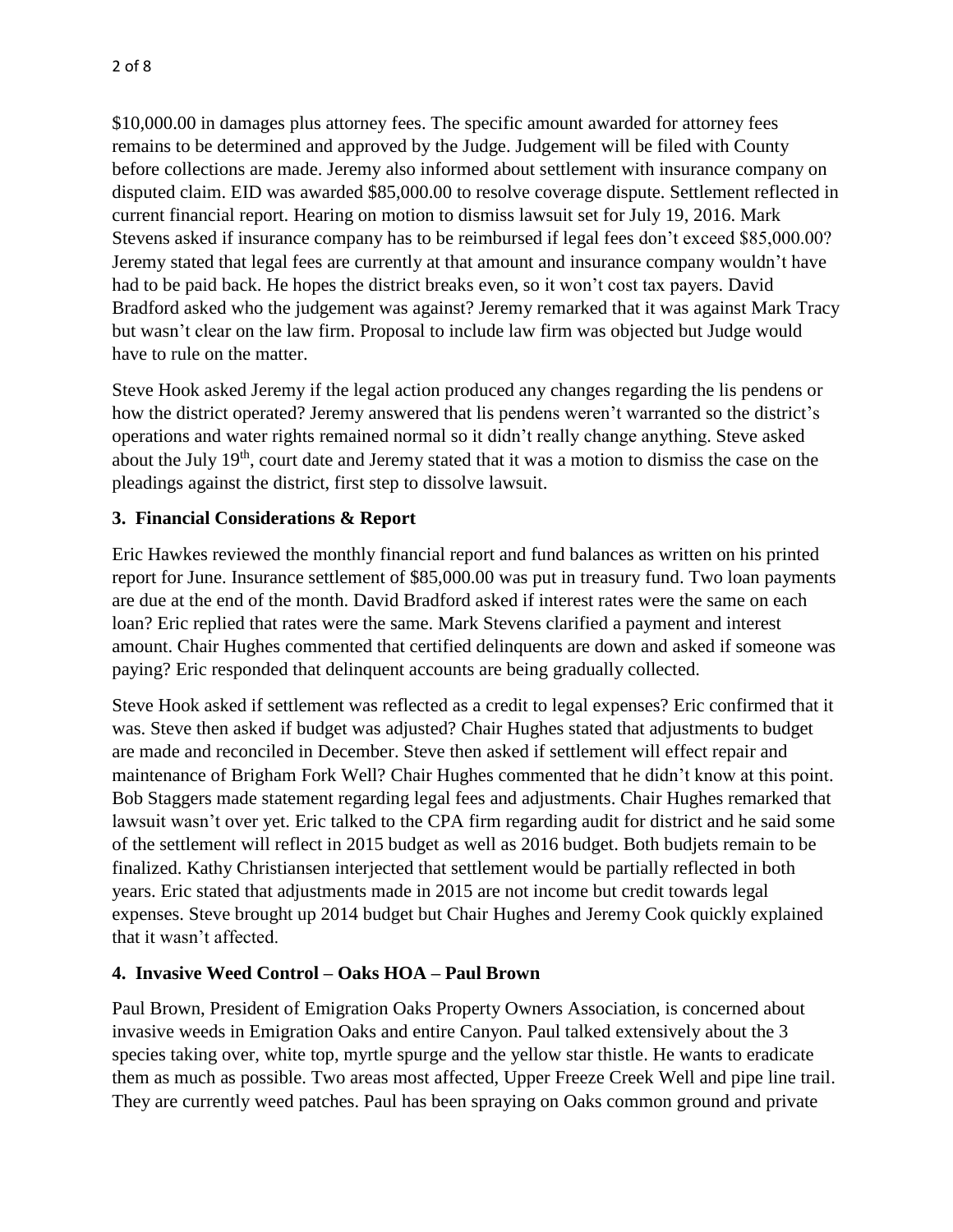property to get control of white top. Invasive weeds are also prominent at the smaller reservoir. Chair Hughes expressed large concern for the protection of the Well heads. Paul requested weed removal and replacement planting of grass or other plants. David Bradford asked which poisons were being used? Paul stated that the chemicals are 24D and MSM. They are effective, cheap poisons on a broad leaf spectrum. David asked how quickly they degrade and Paul responded that they are gone within a matter of days or weeks depending on type/concentration. He also claimed they are said to leave little residue in soil because they are sprayed on the leaves of the weeds, not the ground. Paul coordinated weed effort but he will be out of town. Weeds will be sprayed Monday, June  $20<sup>th</sup>$  by a professional from Layton who uses a truck. He has much experience and charges \$300.00 per acre. Mark Stevens asked if it was too late to be on the list to be sprayed? Paul didn't know for certain either way. Paul confessed that he has been spraying along the roadside. Bob Staggers noticed a difference in certain areas.

Don Barnett explained the blue safety zones as seen on his projected map. Zone 1 is within 100 feet of Well head and Zone 2 is within 250 travel days to Well. Highest concern using chemicals within Zone 1. Debate ensued with Don and Chair Hughes regarding different types of chemicals. Don remarked that although use of chemicals are not prohibited in or out of source protection zones, board must use best management practices which includes homeowner awareness. Don expressed that mechanical removal of weeds is the safest and preferred method of weed removal. Chair Hughes requested telephone number of sprayer to get more detailed information. Paul talked about weed types, seeding practices and best methods of removal depending on their root systems. In his opinion, some weeds have to be sprayed. Chair Hughes committed to solving the problem but wants more information on chemicals being sprayed. David Bradford asked how white top seeds propagate, seed or root? Paul responded in detail that they propagate both ways. Contact information was exchanged.

Tanya Andrew, Emigration Place, expressed concern over their white top weeds that were manually removed. She requested additional information about weed removal in other parts of the canyon. Tanya pointed out the large undesirable thistle patch growing across the entrance of Emigration Place. Discussion ensued regarding owner of property. Joe Smolka recalled that Sam Plumb owns the land. Eric Hawkes will exchange information with Tanya to aid in her efforts.

Paul Brown talked about a County Weed Ordinance that is seldom enforced. Weeds can be declared a public nuisance and County will aid in the removal. Joe Smolka stated there is no funding this year. Bob Staggers proposed a weed solution that requires no chemicals using black plastic to cover problem areas, it kills absolutely everything. Chair Hughes explained a lot of money was spent to beautify slope with replanting but district will take care of the problem of invasive weed areas in the canyon easement.

### **5. Distribution System Pressures**

Eric Hawkes talked extensively about problems with high and low water system pressure in certain areas in the canyon. Larry Hall with Aqua Environmental has taken pressure readings during water testing and as a result of homeowner complaints. Eric, along with Larry Hall and Craig Neeley have looked at areas with repeated concerns. It has been determined that an ideal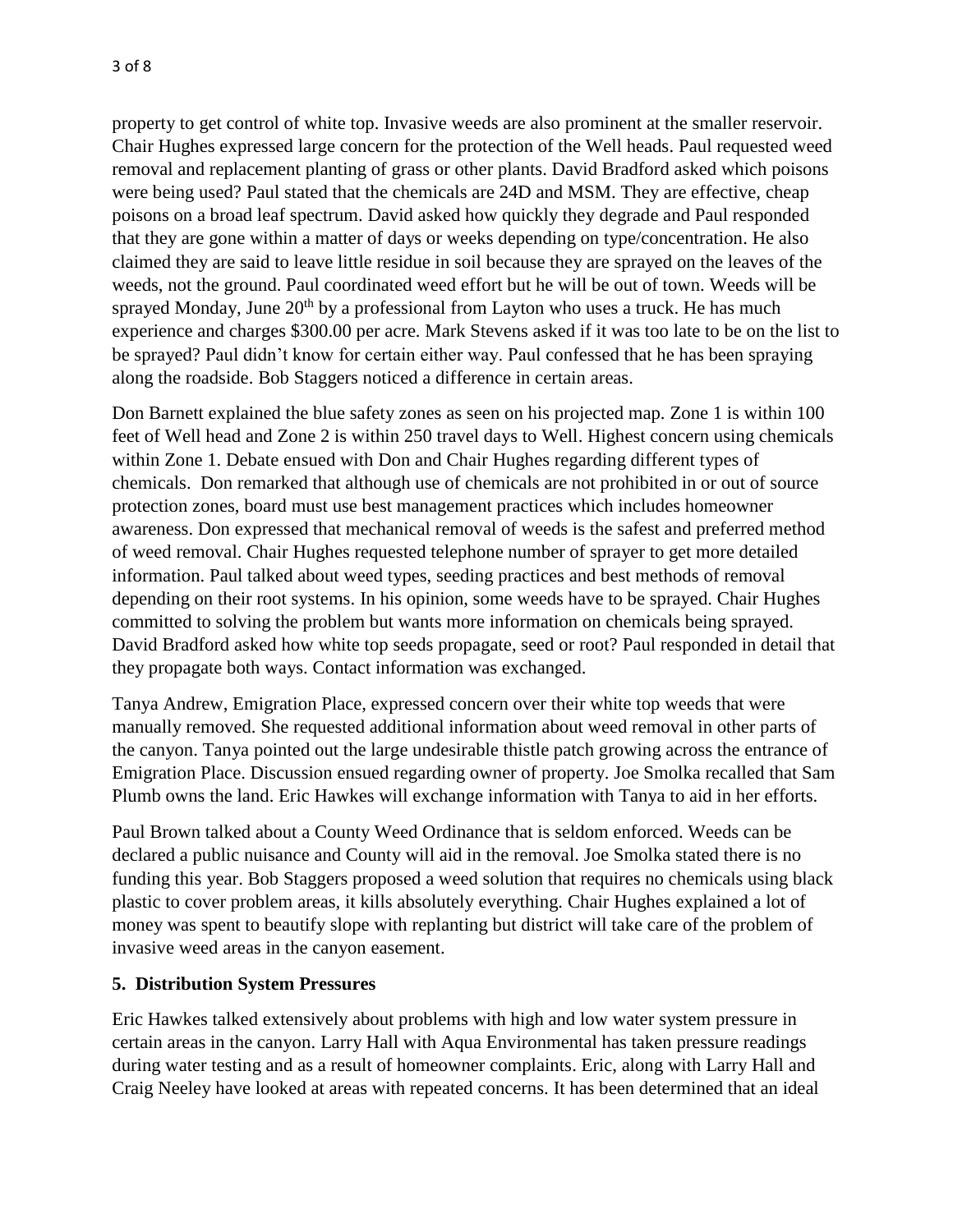pressure does not exist in a mountain system. Low pressure is considered to be about 70 psi and high is 150 psi. There is quite a range in the system. One low pressure issue is the home of Edwin McGough at 705 Pioneer Ridge Road. Chair Hughes asked if his house was above or below the PRV valve. Eric replied that his home is below the PRV value. He only had adequate water pressure until it was discovered that the PRV value wasn't functioning properly and was fixed. Problems also exists partly because of the way the homebuilder installed the water lines. McGough's current water pressure hardly activates his sprinklers. Eric has been working with homeowner for quite some time to resolve the problem. Don Barnett asked how difficult it would be to reconnect his water before the PRV valve. Eric explained the process of rerouting, possibly 15 feet. Homeowner would rather deal with higher water pressure issues than low. Chair Hughes remarked that his pressure would be much greater. Eric stated that the measured psi above his home is 125. Bob staggers asked how old the house is. Eric replied that it isn't very old. David Bradford asked if PRV valve could be adjusted higher? Eric replied that it could be but there are already issues of high pressure in the area. Eric explained that the blue poly pipe being used only has a pressure rating of 168 psi and expressed concern over not wanting to push the integrity of the system. Eric also expressed concern from Unified Fire Authority for high pressure levels at several hydrants in the area. Larry Hall had a difficult time shutting off water during a water flow test and a worker had to shut of the valve. Due to extreme water pressure, Chair Hughes interjected that changes cannot be made to the PRVs. Eric agreed and remarked that changes to system to fix one problem will affect other homes downhill, the PRVs are pretty much set to where they need to be. Chair Hughes insisted that boosting pressure would be less expensive than moving a water line. Eric proposed that moving the water line in this situation may only be \$500.00. Joe Smolka thought it would be at least \$1,000.00 to move the water line. David asked Eric if he'd discussed other alternatives with the homeowner. Chair Hughes insisted that McGough's problem should be solved at his end with a booster pump rather than have the district reroute the line. Joe reported that booster pumps are not very effective and cited an example in the canyon, there is usually not enough volume. Chair Hughes interjected that homeowner just needs more pressure to boost sprinkles outside. David stated there may not be enough volume to increase pressure. Chair Hughes explained the issue with volume vs. pressure. If it is the entire volume of water in the house that is needed, a booster pump won't help but if it is simply a zone, it will work great. Chair Hughes indicated that he would look into problem further before investing money. Eric reported that there are very few issues involving low water pressure but they are all adjacent to PRV valves.

Eric discussed possibly mitigating problem areas of high pressure in the system, such as Marathon, Donner Hill Circle, Little Tree Circle, some other properties and vacant area. Don Barnett asked how much it would cost to add another inline PRV? Eric replied that the valves are approximately \$35,000.00 each. Bob Staggers asked why this issue involves the district? Chair Hughes interjected that this area is where district delivers water. Bob commented on some problems he has experienced with his water pressure in his home. David Bradford clarified that the issues are not the problems that occur in the house but the stress on the system and how the district can lower the pressure. Chair Hughes remarked that this problem is on district's side of the meter. Eric explained saddle pipes with168 psi and meters which push the limits of the system in several areas. Additional in line PRV too costly and there is a risk of similar issues as a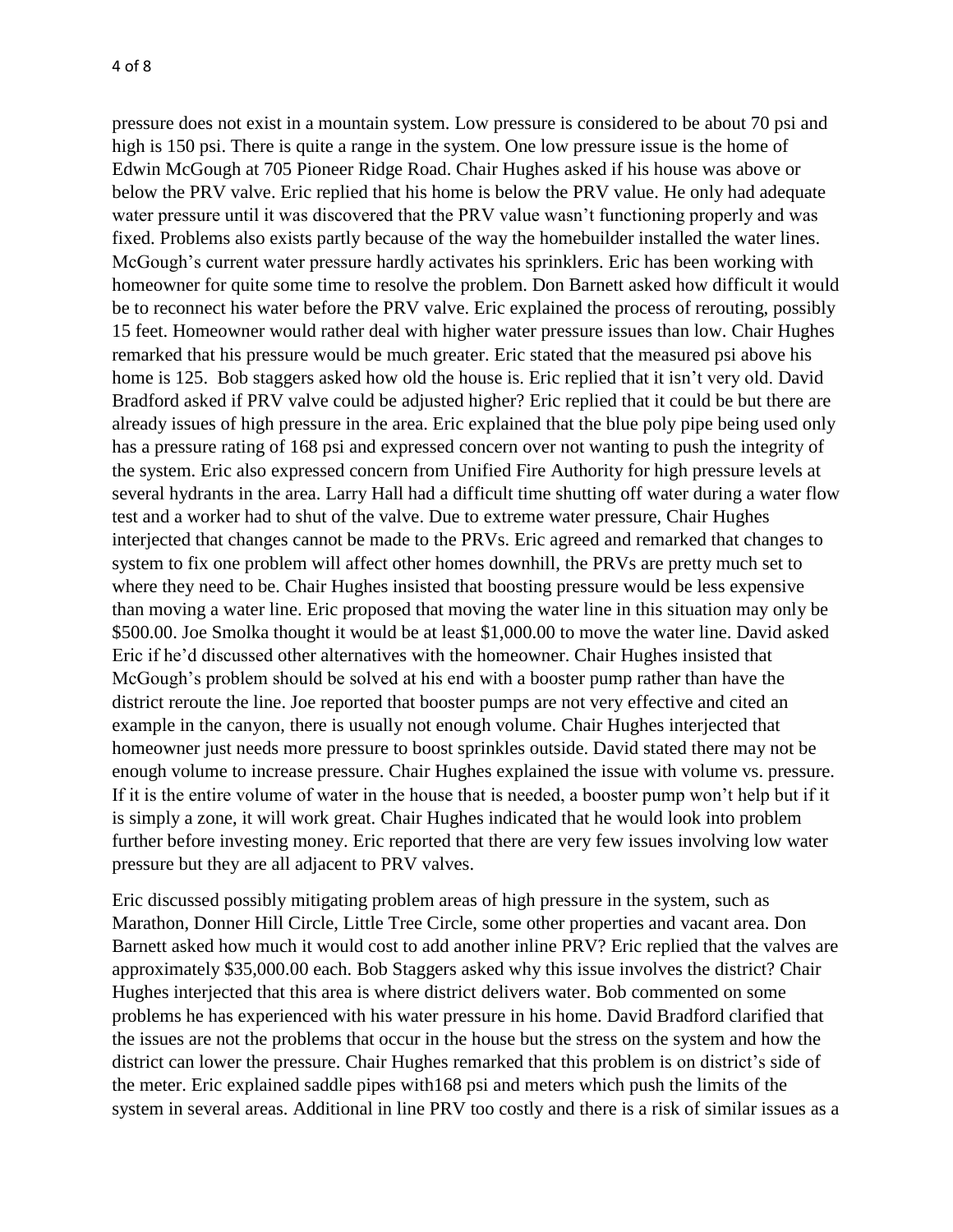result. Replacing pipe with greater psi capacity too costly at \$100.00 per ft. Eric discussed option of sticking an adjacent, next to the meter inline PRV valve in another meter box to reduce pressure about 30 psi to the meter. Eric explained his idea using an example. Chair Hughes inquired further about idea but felt it wouldn't change anything. Problem has to be mitigated before the poly, possibly a run around. An engineer may be needed. Chair Hughes is concerned that problem won't be solved. Eric thought it may not solve problem on the district's end but possibly for the home owner. The highest recorded psi is 160. Chair Hughes asked about the fire hydrants. Eric replied that 2 PRVs would be required to solve issues with fire hydrants. Bob asked if there is a higher pressure line that could be used to replace the line in affected areas. Eric responded that it is very expensive. Chair Hughes explained that it would be a lot of work, digging up to replace water line. Chair Hughes didn't like any options discussed as possible solutions. Joe Smolka asked about other low pressure areas in the canyon. Eric explained situation and that he is just trying to figure out a solution. Chair Hughes asked questions about issues with homeowners and discussed different possible solutions. David Bradford noted that every situation is different. Chair Hughes interjected that the homeowner with a water volume problem should get what he is paying for. Kathy Christiansen asked a question regarding homeowner with low pressure problem and offered an idea. Joe didn't know if simple solution could fix issue with sprinklers. Chair Hughes asked Eric to talk to Craig Neeley regarding both homeowner's issues and include pricing.

## **6. Water Levels & Report**

Don Barnett discussed the Well levels and volumes used as seen on his printed report. Reports were from 2009 to present, showing highs and lows for last 8 years. Report also reflected increase of canyon residents. Chair Hughes was encouraged by the numbers. Don Barnett hopes homeowners will keep thinking about water conservation especially during the hotter months.

Eric Hawkes reported that Upper Freeze Creek Well is at -898. Well 1 is down -13 feet. Brigham Fork is still artisan. Level of Well 2 is unknown. Chair Hughes asked if Well 2 was still being exercised and Eric stated that it was. Eric informed that some water is being used from Well 1. Steve Hook asked what percentage of total water is from the Upper Freeze Creek Well. Eric replied that it is 99%. Don Barnett pointed out Well numbers for Steve on his printed report. Mark Stevens asked if it was time to fix the Brigham Fork Well? Eric said that required testing was complete but more testing was necessary. Bob Staggers asked about the company doing the testing. Eric replied that the company was back East. Chair Hughes and Bob discussed what may have caused the problems with Brigham Fork Well. Chair Hughes insisted problem be addressed after July 19<sup>th</sup>. Mark Stevens agreed that litigation needs to be resolved before focusing on the well. Don Barnett stated that physical and chemical repairs will need to be made at the same time.

## **7. Discussion on EID committee and purpose**

Jeremy Cook explained the purpose/need for a committee and their requirements. David Bradford asked if requirements were the same for an advisory board and Jeremy replied that they were. Jeremy further stated that committees are required to keep minutes and comply with the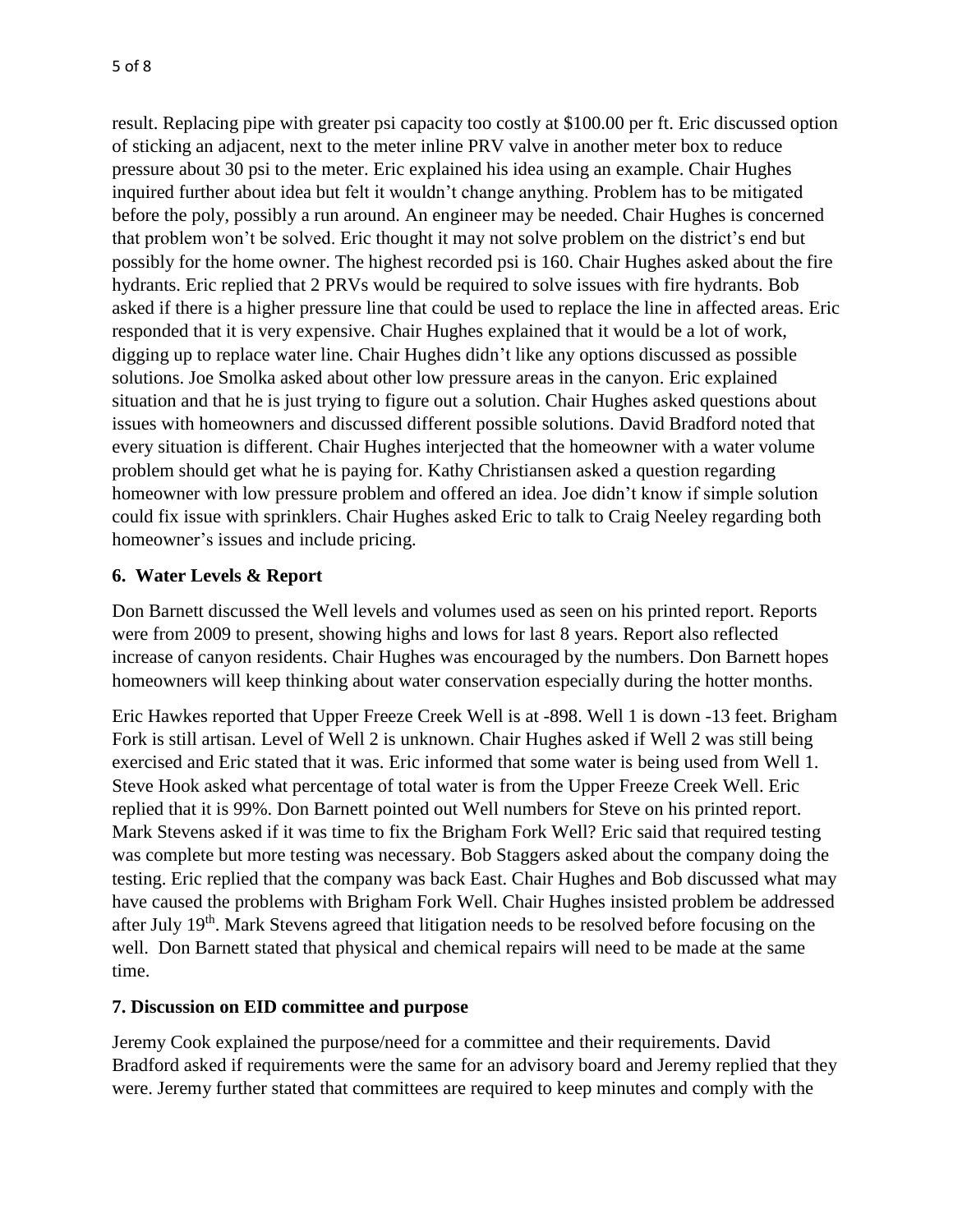open committee's act. It depends on whether or not the committee dictates the decision making process or is just advisory. Jeremy felt that Eric Hawkes already fills many capacities and stated that experts are employed by the district as needed. Jeremy thinks board does a great job and he doesn't feel an advisory committee would serve a useful purpose. Mark Stevens inquired about an ad hawk committee and if they had the same requirements. Jeremy replied that they do but on a much limited basis. Some governing bodies rely heavily on committees while others ignore recommendations, they are seen as a waste of time. Bob Staggers agreed with the technical side but insists that district needs citizen participation committees and input because it doesn't have the time to talk to everyone and most people will not respond to district website. He feels citizens need an opportunity to input their feelings and concerns to the district. Steve Hook mentioned last committee in March of 2011 and their function. David asked Bob if he thought being part of a committee was worthwhile given all the requirements? Bob replied that he just didn't know. Jeremy restated that committees have to comply to all the requirements; post notices 24 hours in advance on Utah public website, hold meetings open to the public, record, produce written minutes and make recommendations. EID already meets all these requirements. He further stated that committees can be problematic sometimes. Jeremy commented that concerned individuals can always come to the board meetings. Bob acknowledged the bureaucracy and hassle of a committee. Jeremy noted that district doesn't need the issues associated with a side committee and recommends to keep it that way. Bob asked how experts are selected. He wants more canyon residents to get involved, people are generally lazy until situation affects them financially. Chair Hughes remarked that district has a committee that doesn't meet regularly at this time and he asked David what they should do about it. David replied that they just have names on a list, it's not a functioning committee. Chair Hughes reflected and asked Jeremy if they should do anything about it? Jeremy confirmed that a non-functioning committee is okay. They may be needed sometime as an ad hawk committee to look at a particular issue. Joe Smolka remarked that the district's committee already served its purpose. A new committee can be formed to make a case and then be disbanded after its done. Chair Hughes appreciated everyone's input.

## **8. Any Items requested by visiting public, Dismiss public.**

Steve Hook asked about Mark Tracy's letter and if it was written or attached to the meeting minutes for May? Eric Hawkes replied that Mark read his letter at the board meeting and it was referenced in the minutes. David Bradford stated that Mark's letter had no bearing on the function or operation of the district. Steve expressed much interest in Mark's letter. Bob Staggers remarked that he got Mark's letter in an e-mail and he will forward it to Steve. Chair Hughes commented that he has no problem with making Mark's letter public or posting it on EID website so residents can read it if they want to.

Bob Staggers asked about standard operating procedures for district. Chair Hughes explained that they have policies. Bob asked if there was a book containing all the policies. Chair Hughes explained that there is a book but it has been greatly modified. He also mentioned that district has talked about reproducing the policies. Bob declared that he had heard allegations and discrepancies concerning waivers. Chair Hughes told Bob that he would send him specific language deciding waivers. Chair Hughes said that policies have been greatly modified so they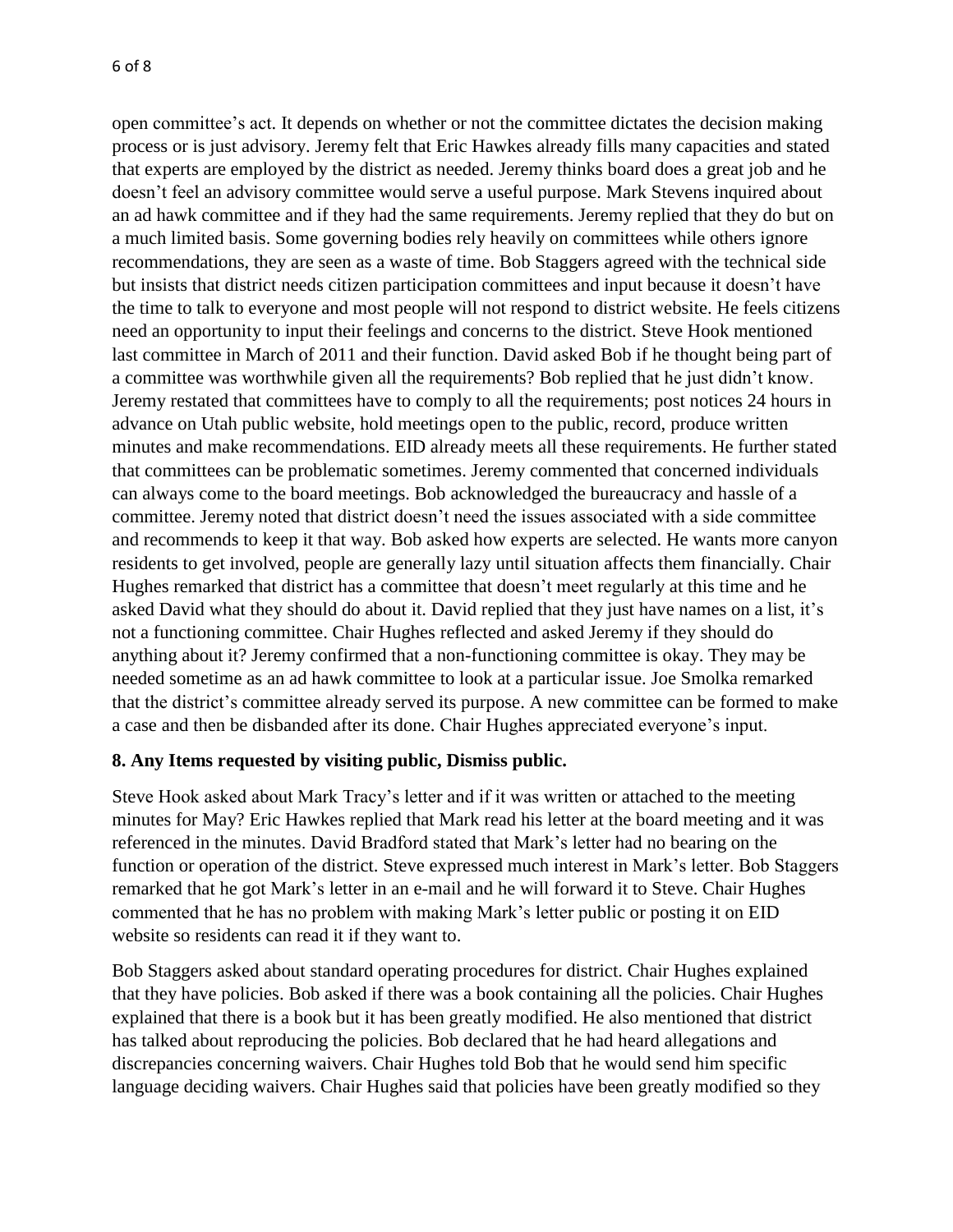would have to be redrafted. Bob wanted policy and criteria clarification for fee waivers. David Bradford interjected that existence and distribution of policy book would not solve the problem of people lying. Chair Hughes confirmed that district will get policies written up and distributed. Bob volunteered his assistance. He also inquired about a master plan for Emigration Canyon. Chair Hughes directed question to Fred Smolka because of his involvement. Fred Smolka informed that an Engineering Firm was hired in 2002 project, which included a basic overall plan (as a precursor) for the entire canyon. Fred spoke about some ideas in Master Plan that haven't been met. Bob was glad there was a master plan. Chair Hughes interjected that the politics in the canyon have changed. Don Barnett commented that not all homeowners are receptive to the master plan. Chair Hughes said EID has always operated under a plan. Bob expressed concern over negative impressions he's heard about the district and how they run things. Fred recalled more projects in master plan that were implemented in the canyon over the years to get water, that was available, to all the residents (estimated 700 homes at the time). He stated that plan has been executed and closely followed, just at a slower rate than originally anticipated. Chair Hughes mentioned again the changing politics in the canyon and many people haven't been interested in a water system. EID has done what they thought was best for close to 750 homes in the canyon. Bob expressed his opinion that district was doing a great job based under the circumstances. He also admitted that no one will ever be happy with the water and water bills.

Gary Bowen, Past Director of the Division of Professional Licensing, who was set up to supervise 70 boards, admonished district to listen to the recommendations of legal counsel to absolve committees. He further stated that district doesn't need a committee, they already have a board and community outreaches like fire wise. Gary stated if district ever needed a committee they could get their recommendations then dissolve it. He adamantly recommended Mark Tracy's paper not be published on EID website, it would promote distorted truths and wouldn't serve the purpose of the district or Emigration Canyon. Jeremy Cook added that it would be beneficial to publish the lis pendens transcripts from the hearing that prove County never wanted district's water rights.

## **9. Closed Session – Pending Litigation**

MOTION: David Bradford made a motion to convene in closed session to discuss pending litigation. Chair Hughes seconded the motion.

VOTE: Unanimous in favor of the motion.

The Board of Trustees met in closed session from 8:51 p.m. to 9:40 p.m. to discuss pending and imminent litigation.

MOTION: David Bradford made a motion to dismiss from closed session and to adjourn the regular meeting. Chair Hughes seconded the motion.

VOTE: Unanimous in favor of the motion.

The regular meeting of the Emigration Improvement District adjourned at 9:40 p.m.